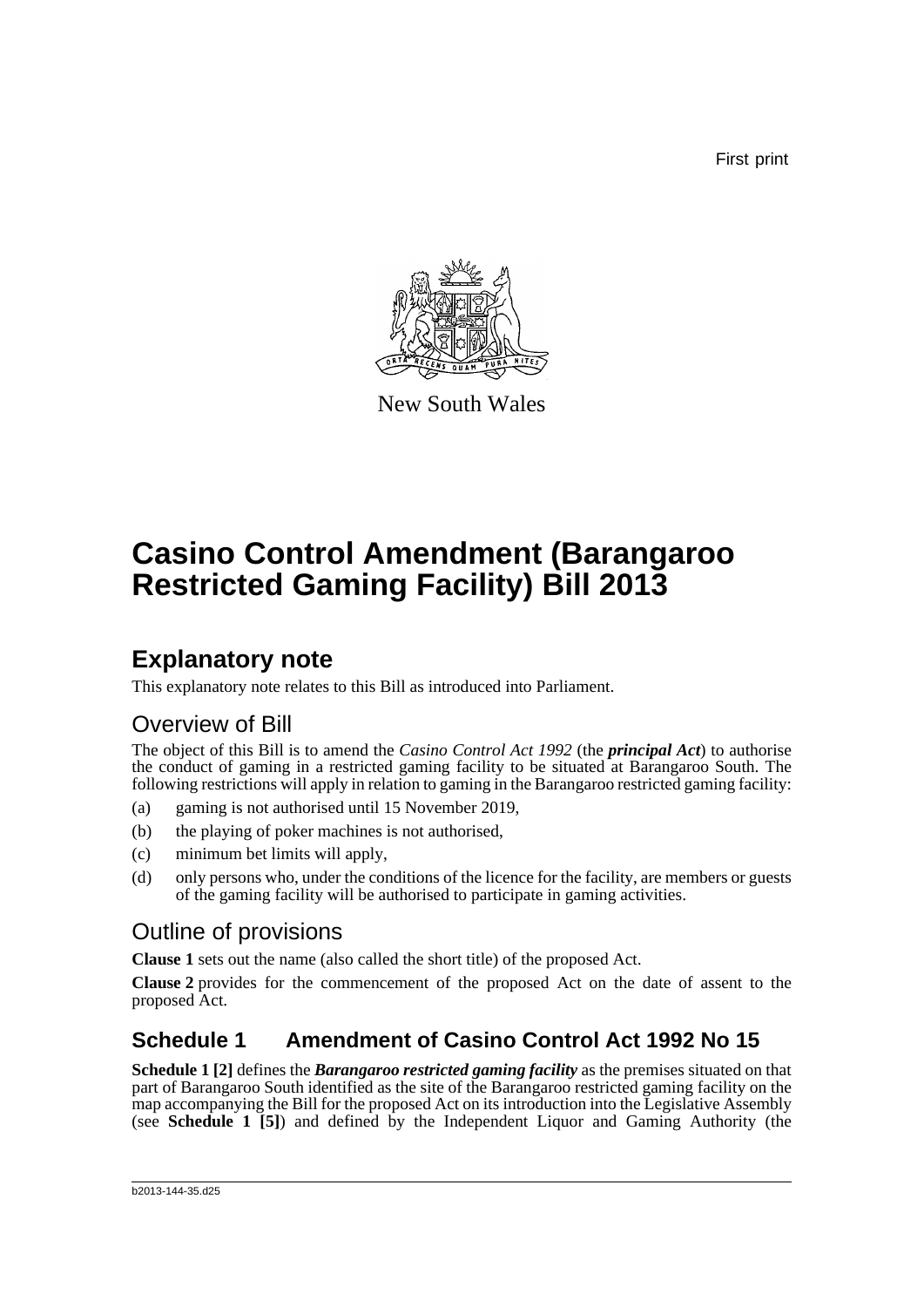*Authority*) under proposed section 19A (see **Schedule 1 [17]**). The boundaries (ie the area) of the Barangaroo restricted gaming facility are to be defined by the Authority in the licence for the facility and may be redefined by the Authority on application by the licence holder. However, the Authority is to ensure the total gaming area within the Barangaroo restricted gaming facility does not exceed 20,000 square metres.

**Schedule 1 [11]** enables a restricted gaming licence to be granted by the Authority to operate the Barangaroo restricted gaming facility. Only one such licence may be in force at any one time. **Schedule 1 [3]** provides that the term *casino* includes the Barangaroo restricted gaming facility (which also means that a restricted gaming licence is treated as a type of casino licence for the purposes of the principal Act). **Schedule 1 [1], [4], [9], [10], [16] and [29]** are consequential amendments.

**Schedule 1 [6] and [7]** ensure that gambling in the Barangaroo restricted gaming facility is lawful only if it is conducted in accordance with the principal Act (which will include the restrictions imposed by the proposed Act).

**Schedule 1 [8]** enables the Minister to give directions to the Authority in relation to the granting of a restricted gaming licence.

**Schedule 1 [12]** provides that a person approved by the Minister may apply for a restricted gaming licence and that the Authority must be satisfied that the approved applicant and each close associate of the applicant is a suitable person to be concerned in or associated with the management and operation of the Barangaroo restricted gaming facility.

**Schedule 1 [13] and [14]** ensure that the Authority may carry out investigations in relation to an application for a restricted gaming licence.

**Schedule 1 [15]** makes it clear that a licence under the principal Act is subject to conditions imposed by the Act (and not just those imposed by the Authority).

**Schedule 1 [18]** provides that the Authority may only amend the conditions of a restricted gaming licence with the agreement of the licence holder. **Schedule 1 [19]** is a consequential amendment and **Schedule 1 [20]** makes it clear that licence conditions imposed by the principal Act cannot be amended by the Authority.

**Schedule 1 [21]** imposes restrictions on gaming in the Barangaroo restricted gaming facility. Gaming is not authorised before 15 November 2019 and poker machines are not permitted. Minimum bet limits will also apply. Only persons who are members or guests of the Barangaroo restricted gaming facility will be allowed to gamble.

**Schedule 1 [22]** provides that the regular intervals for the investigation by the Authority of a restricted gaming licence after it is granted start when gaming is authorised to start in the Barangaroo restricted gaming facility (ie from 15 November 2019).

**Schedule 1 [23]** provides that certain facilities and equipment for conducting monitoring and surveillance operations in the Barangaroo restricted gaming facility must be to a standard approved by the Authority.

**Schedule 1 [24]** provides that certain games are taken to have been approved by the Authority in relation to the Barangaroo restricted gaming facility and **Schedule 1 [25]** provides that keno games cannot be approved to be played in the facility.

**Schedule 1 [26]** provides that the power of the Authority to give directions to a casino operator about the games to be played in a casino does not apply in relation to the Barangaroo restricted gaming facility.

**Schedule 1 [27]** provides that the Authority cannot give directions as to the times of operation of the Barangaroo restricted gaming facility.

**Schedule 1 [28]** enables the operator of the Barangaroo restricted gaming facility to extend credit to overseas patrons for certain purposes.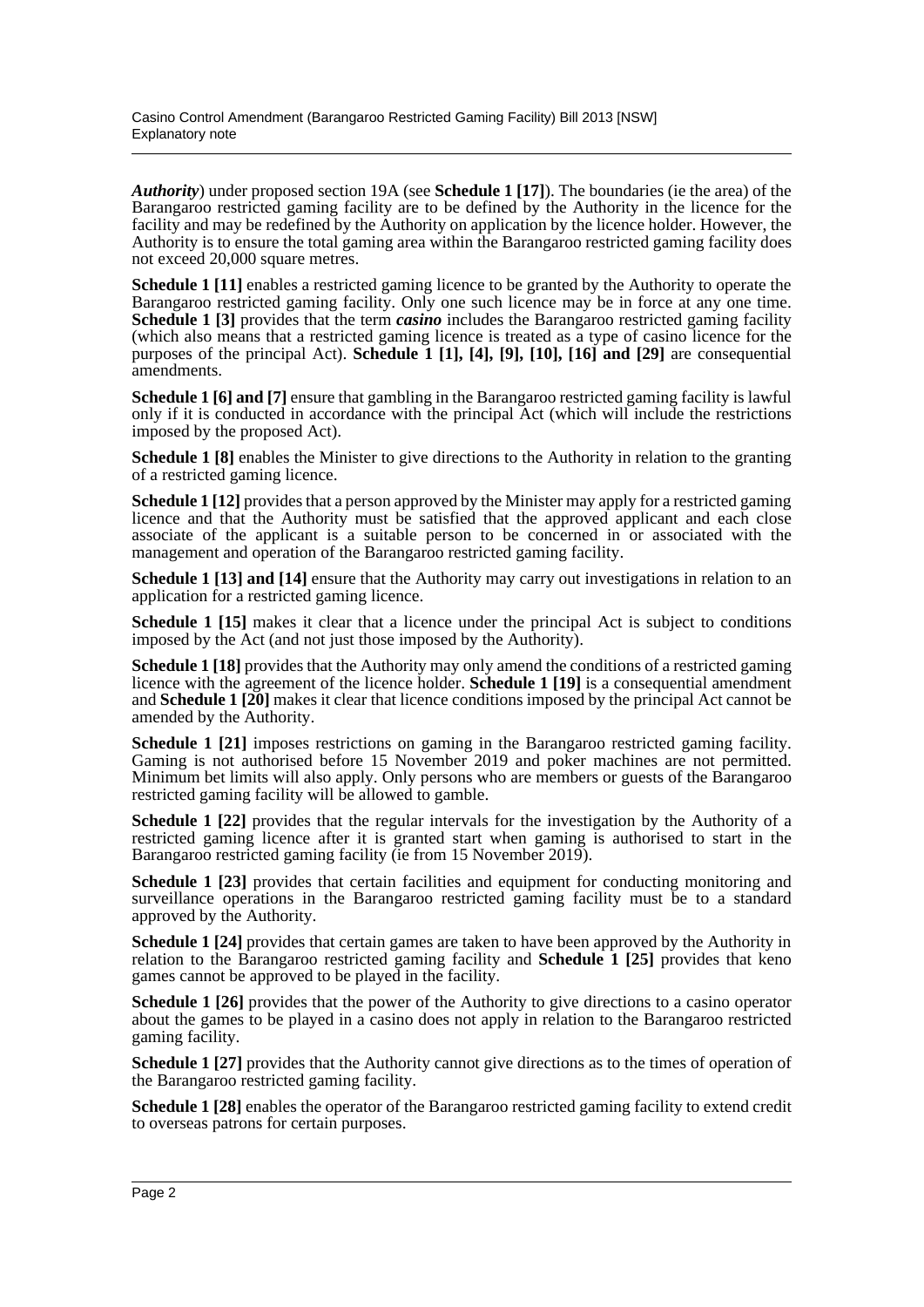**Schedule 1 [30]** provides that the *Smoke-free Environment Act 2000* does not apply to the Barangaroo restricted gaming facility once gaming is authorised in the facility. However the conditions of the licence for the facility must require the installation, maintenance and operation of air quality equipment and for the testing of that equipment.

**Schedule 1 [31]** omits a redundant provision relating to places of public entertainment.

**Schedule 1 [32]** enables the Minister to direct the Authority to conduct negotiations and enter into agreements relating to the establishment of the Barangaroo restricted gaming facility.

**Schedule 1 [33]** provides that the exclusion of Crown liability for certain action taken under the principal Act in relation to a licence does not apply in relation to a restricted gaming licence.

#### **Schedule 2 Amendment of other Acts**

**Schedule 2.1** amends the *Gaming Machines Act 2001* to provide that the Authority cannot under that Act authorise the keeping of gaming machines (ie poker machines) on any premises situated on the site of the Barangaroo restricted gaming facility.

**Schedule 2.2** amends the *Unlawful Gambling Act 1998* to ensure that the prohibitions under that Act do not apply to lawful gambling in the Barangaroo restricted gaming facility.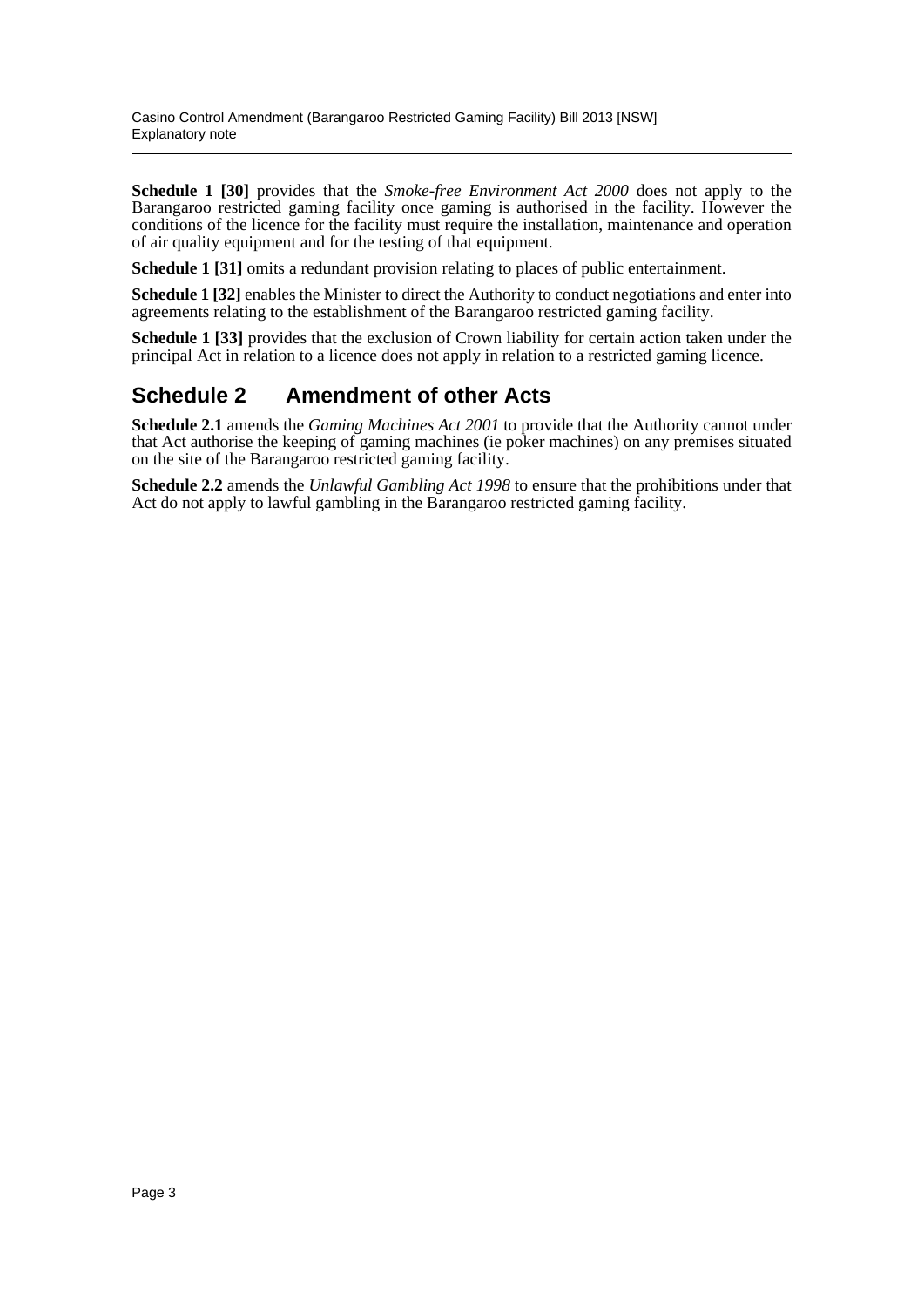First print



New South Wales

## **Casino Control Amendment (Barangaroo Restricted Gaming Facility) Bill 2013**

### **Contents**

|               |                                            | Page |
|---------------|--------------------------------------------|------|
|               |                                            |      |
| 1             | Name of Act                                | ົ    |
| $\mathcal{P}$ | Commencement                               | 2    |
| Schedule 1    | Amendment of Casino Control Act 1992 No 15 | 3    |
|               | Schedule 2 Amendment of other Acts         | 10   |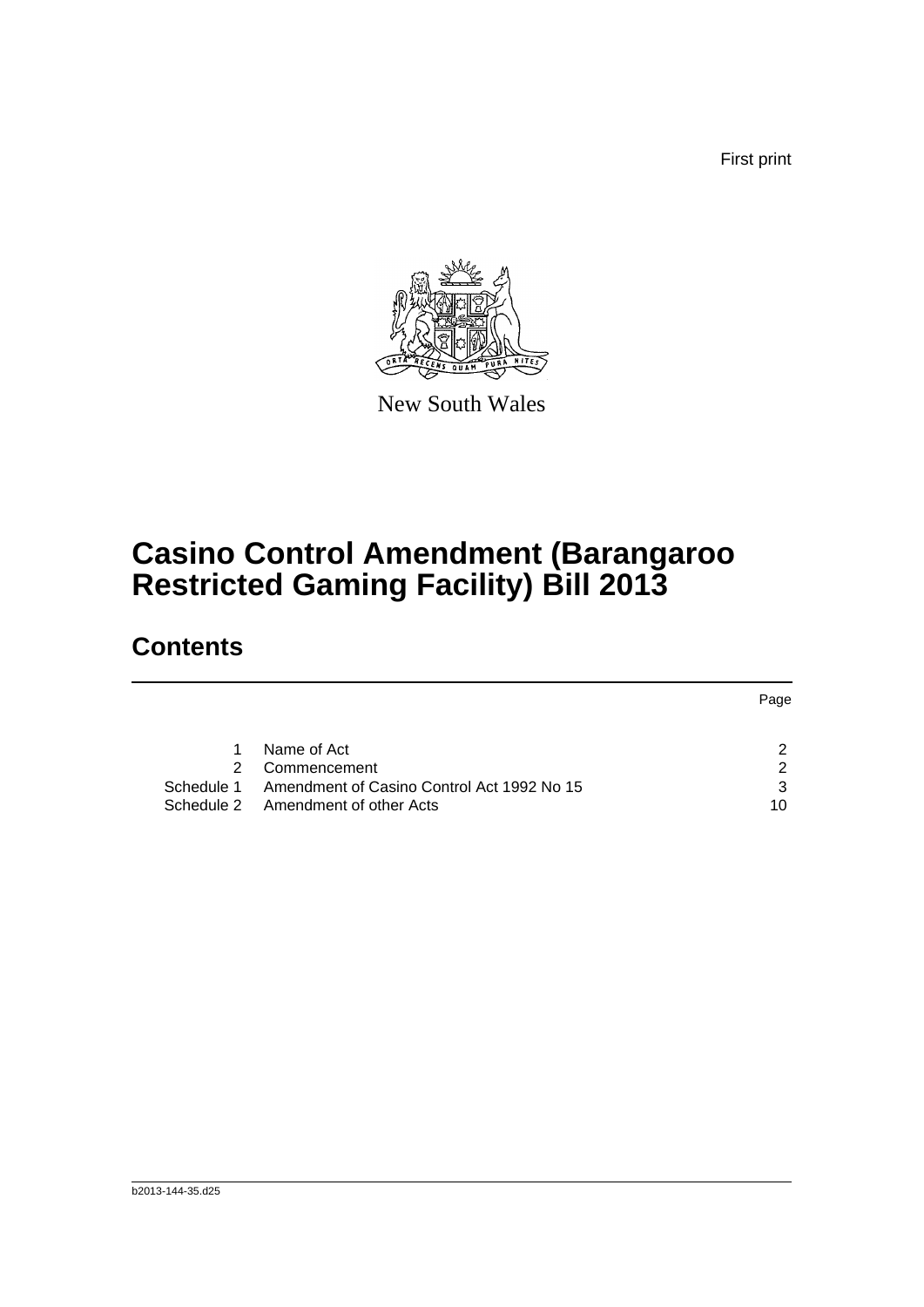

New South Wales

## **Casino Control Amendment (Barangaroo Restricted Gaming Facility) Bill 2013**

No , 2013

#### **A Bill for**

An Act to amend the *Casino Control Act 1992* to provide for the licensing and regulation of a restricted gaming facility at Barangaroo South; and for other purposes.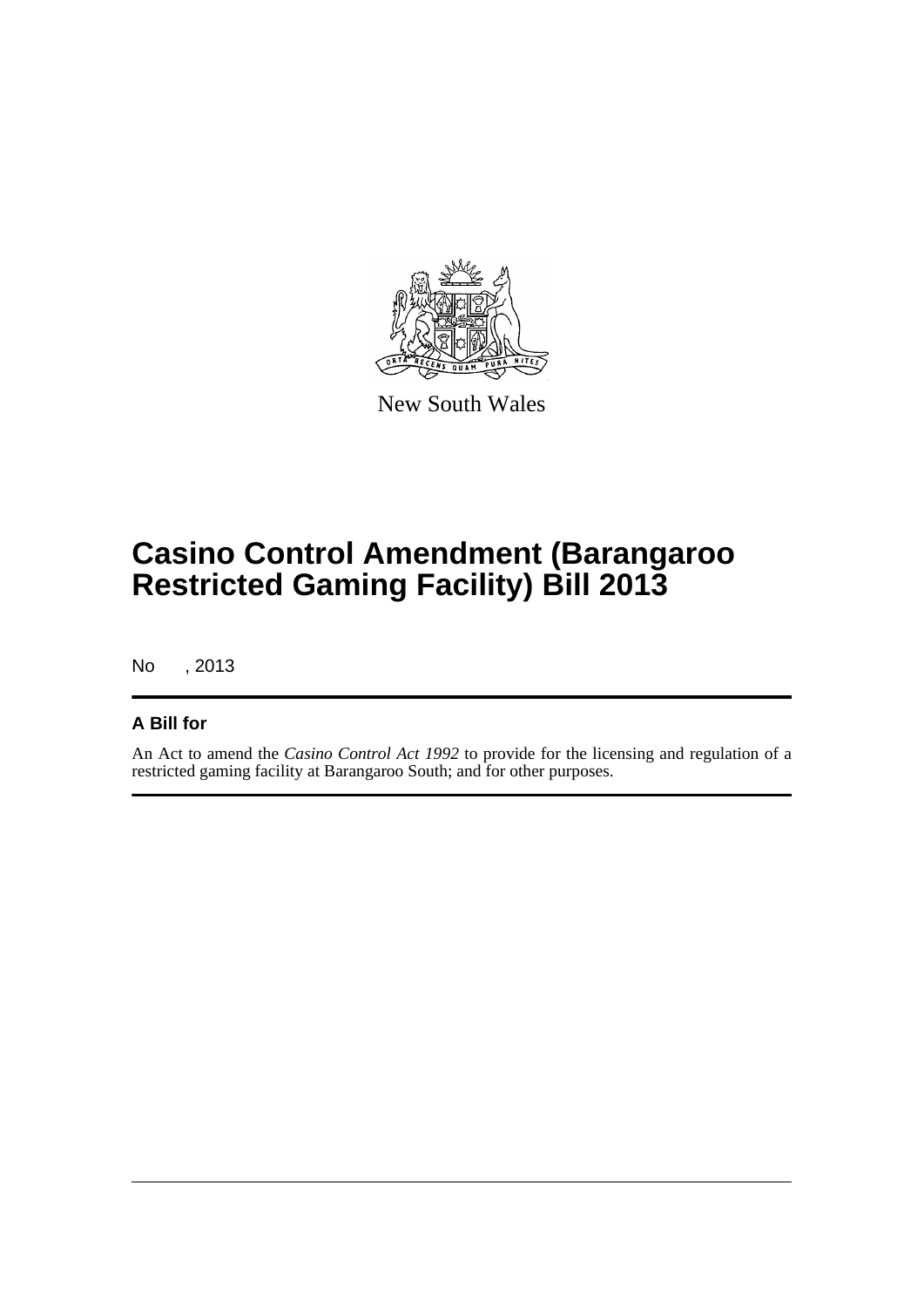<span id="page-5-1"></span><span id="page-5-0"></span>

| The Legislature of New South Wales enacts:                                                    |   |
|-----------------------------------------------------------------------------------------------|---|
| Name of Act                                                                                   | 2 |
| This Act is the Casino Control Amendment (Barangaroo Restricted Gaming<br>Facility) Act 2013. | 3 |
| Commencement                                                                                  | 5 |
| This Act commences on the date of assent to this Act.                                         | 6 |
|                                                                                               |   |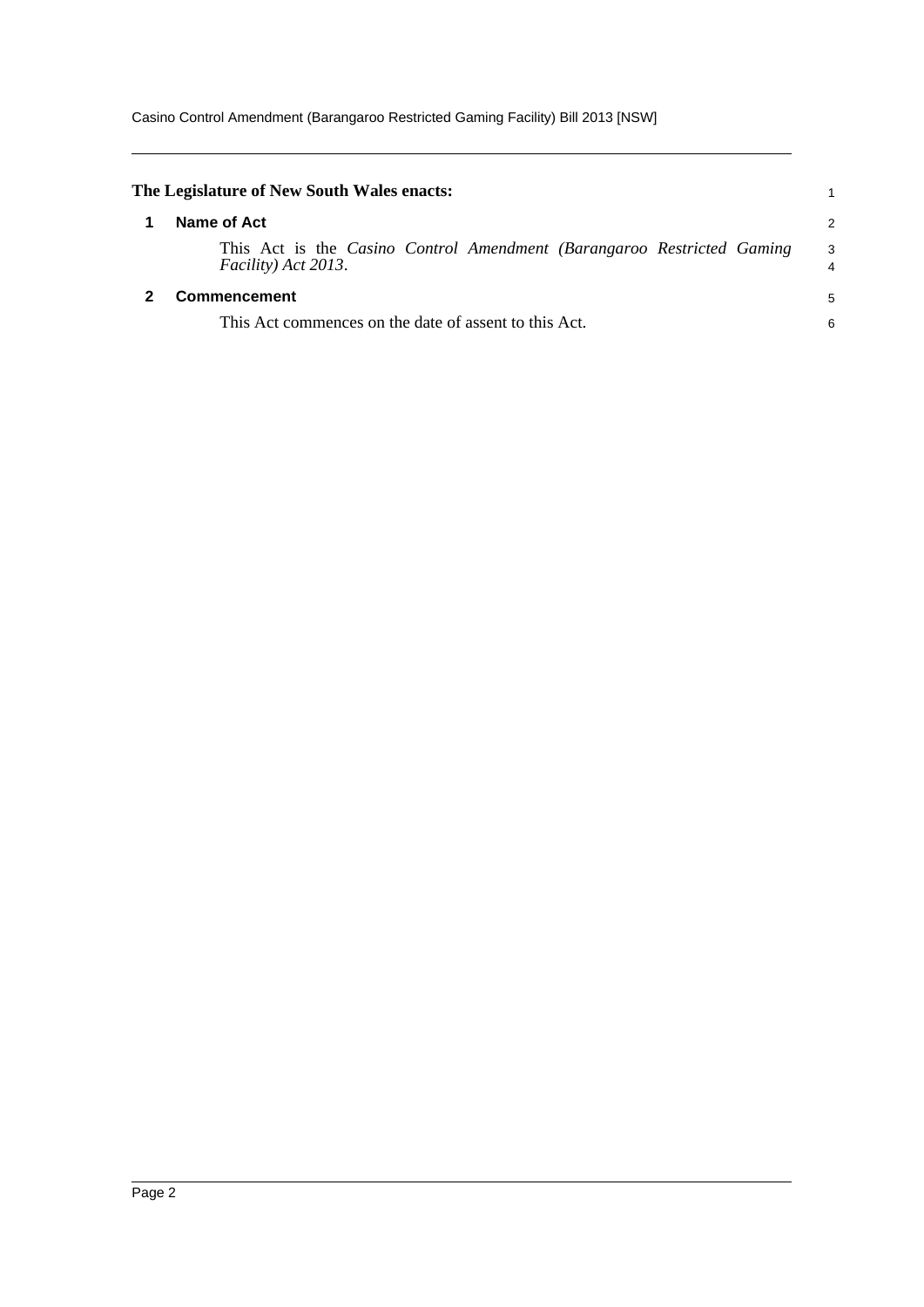<span id="page-6-0"></span>

|       | <b>Schedule 1</b>             |           | <b>Amendment of Casino Control Act 1992 No 15</b>                                                                                                                                                                                                                         | 1                                 |
|-------|-------------------------------|-----------|---------------------------------------------------------------------------------------------------------------------------------------------------------------------------------------------------------------------------------------------------------------------------|-----------------------------------|
| [1]   | Long title                    |           |                                                                                                                                                                                                                                                                           | 2                                 |
|       | after "operations".           |           | Insert "and to provide for the licensing of a restricted gaming facility at Barangaroo South"                                                                                                                                                                             | 3<br>4                            |
| $[2]$ | <b>Section 3 Definitions</b>  |           |                                                                                                                                                                                                                                                                           | 5                                 |
|       |                               |           | Insert in alphabetical order in section 3 (1):                                                                                                                                                                                                                            | 6                                 |
|       |                               |           | <b>Barangaroo restricted gaming facility means premises:</b>                                                                                                                                                                                                              | $\overline{7}$                    |
|       |                               | (a)       | situated or proposed to be situated on that part of Barangaroo (within the<br>meaning of the Barangaroo Delivery Authority Act 2009) identified as<br>the site of the Barangaroo restricted gaming facility on the Barangaroo<br>Restricted Gaming Facility Site Map, and | 8<br>$\boldsymbol{9}$<br>10<br>11 |
|       |                               | (b)       | defined for the time being under section 19A.                                                                                                                                                                                                                             | 12                                |
|       |                               |           | <i>restricted gaming licence</i> means a casino licence relating to the Barangaroo<br>restricted gaming facility.                                                                                                                                                         | 13<br>14                          |
| $[3]$ | Section 3 (1)                 |           |                                                                                                                                                                                                                                                                           | 15                                |
|       |                               |           | Omit the definition of <i>casino</i> . Insert instead:                                                                                                                                                                                                                    | 16                                |
|       |                               |           | <i>casino</i> means:                                                                                                                                                                                                                                                      | 17                                |
|       |                               | (a)       | premises defined as a casino for the time being under section 19, or                                                                                                                                                                                                      | 18                                |
|       |                               | (b)       | the Barangaroo restricted gaming facility.                                                                                                                                                                                                                                | 19                                |
| [4]   |                               |           | Section 3 (1), definition of "casino operator"                                                                                                                                                                                                                            | 20                                |
|       |                               |           | Insert at the end of the definition:                                                                                                                                                                                                                                      | 21                                |
|       |                               |           | Note. References in this Act to the casino operator include references to the holder of<br>a restricted gaming licence.                                                                                                                                                   | 22<br>23                          |
| [5]   | Section 3 (4)–(7)             |           |                                                                                                                                                                                                                                                                           | 24                                |
|       | Insert after section $3(3)$ : |           |                                                                                                                                                                                                                                                                           | 25                                |
|       | (4)                           |           | The reference in the definition of <b>Barangaroo restricted gaming facility</b> to the<br>Barangaroo Restricted Gaming Facility Site Map is a reference to a map by<br>that name:                                                                                         | 26<br>27<br>28                    |
|       |                               | (a)       | as tabled, by or on behalf of the Minister introducing the Bill for the<br>Casino Control Amendment (Barangaroo Restricted Gaming Facility)<br>Act 2013, in the Legislative Assembly on the day that the Bill was<br>introduced (the <i>original map</i> ), and           | 29<br>30<br>31<br>32              |
|       |                               | (b)       | as amended or replaced from time to time by a map declared by<br>proclamation to amend or replace the original map.                                                                                                                                                       | 33<br>34                          |
|       | (5)                           |           | However, the site of the Barangaroo restricted gaming facility must remain in<br>the area identified as Barangaroo South on the original map.                                                                                                                             | 35<br>36                          |
|       | (6)                           | Minister. | The Barangaroo Restricted Gaming Facility Site Map is to be kept and made<br>available for public access in accordance with arrangements approved by the                                                                                                                  | 37<br>38<br>39                    |
|       | (7)                           |           | For the purposes of this Act, the Barangaroo Restricted Gaming Facility Site<br>Map may be in, and may be kept and made available in, electronic or paper<br>form, or both.                                                                                               | 40<br>41<br>42                    |
|       |                               |           | Note. The map is to be made available on the official NSW legislation website in<br>connection with this Act.                                                                                                                                                             | 43<br>44                          |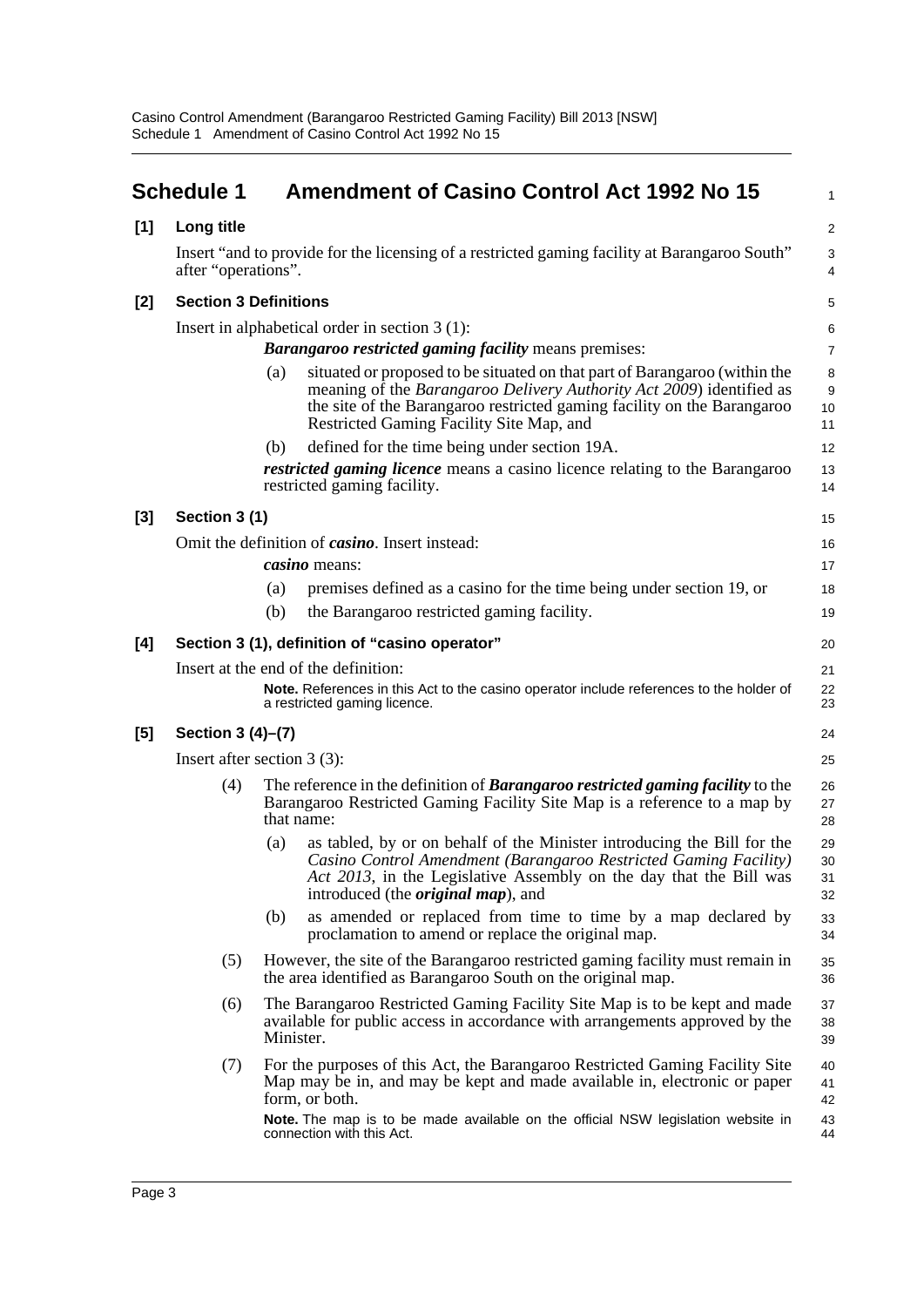Casino Control Amendment (Barangaroo Restricted Gaming Facility) Bill 2013 [NSW] Schedule 1 Amendment of Casino Control Act 1992 No 15

| [6]    |               |                   | Section 4 Gaming in licensed casino declared lawful                                                                                                                                                                                                                                                                                                                            | 1                    |  |
|--------|---------------|-------------------|--------------------------------------------------------------------------------------------------------------------------------------------------------------------------------------------------------------------------------------------------------------------------------------------------------------------------------------------------------------------------------|----------------------|--|
|        |               |                   | Insert "but subject to this Act" after "any other Act or law" in section 4 (1).                                                                                                                                                                                                                                                                                                | 2                    |  |
| $[7]$  | Section 4 (2) |                   |                                                                                                                                                                                                                                                                                                                                                                                |                      |  |
|        |               |                   | Insert "and in accordance with this Act" after "the casino operator".                                                                                                                                                                                                                                                                                                          | 4                    |  |
| [8]    |               | <b>Section 5A</b> |                                                                                                                                                                                                                                                                                                                                                                                | 5                    |  |
|        |               |                   | Insert after section 5:                                                                                                                                                                                                                                                                                                                                                        | 6                    |  |
|        | 5A            | facility          | Ministerial directions relating to licensing of Barangaroo restricted gaming                                                                                                                                                                                                                                                                                                   | $\overline{7}$<br>8  |  |
|        |               | (1)               | The Minister may give directions to the Authority in relation to the granting of<br>a restricted gaming licence, including directions relating to the terms and<br>conditions of the licence and the boundaries of the Barangaroo restricted<br>gaming facility.                                                                                                               | 9<br>10<br>11<br>12  |  |
|        |               | (2)               | A direction under this section must be in writing and made publicly available<br>on the Authority's website.                                                                                                                                                                                                                                                                   | 13<br>14             |  |
|        |               | (3)               | The Authority must exercise its functions in relation to a restricted gaming<br>licence in accordance with any directions of the Minister under this section.                                                                                                                                                                                                                  | 15<br>16             |  |
|        |               | (4)               | This section does not apply in relation to the functions of the Authority under<br>section 13A.                                                                                                                                                                                                                                                                                | 17<br>18             |  |
| [9]    |               | Part 2, heading   |                                                                                                                                                                                                                                                                                                                                                                                | 19                   |  |
|        |               |                   | Insert "and Barangaroo restricted gaming facility" after "casino".                                                                                                                                                                                                                                                                                                             | 20                   |  |
| [10]   |               |                   | Section 6 Only one casino and one restricted gaming facility                                                                                                                                                                                                                                                                                                                   | 21                   |  |
|        |               |                   | Omit "Only". Insert instead "Subject to subsection (2), only".                                                                                                                                                                                                                                                                                                                 | 22                   |  |
| $[11]$ |               |                   | Section 6 (2) and (3)                                                                                                                                                                                                                                                                                                                                                          | 23                   |  |
|        |               |                   | Insert at the end of section 6:                                                                                                                                                                                                                                                                                                                                                | 24                   |  |
|        |               | (2)               | A restricted gaming licence may be granted under this Act to operate the<br>Barangaroo restricted gaming facility. Only one restricted gaming licence may<br>be in force under this Act at any one time.                                                                                                                                                                       | 25<br>26<br>27       |  |
|        |               |                   | Note. The Barangaroo restricted gaming facility is treated as a casino for the purposes<br>of this Act (see the definition of <i>casino</i> ). Except where otherwise specifically provided,<br>the provisions of this Act that relate to a casino or a casino licence also apply in relation<br>to the Barangaroo restricted gaming facility and a restricted gaming licence. | 28<br>29<br>30<br>31 |  |
|        |               | (3)               | Sections $7-12$ do not apply in relation to an application for a restricted gaming<br>licence.                                                                                                                                                                                                                                                                                 | 32<br>33             |  |
| $[12]$ |               |                   | Sections 13 and 13A                                                                                                                                                                                                                                                                                                                                                            | 34                   |  |
|        |               |                   | Insert after section 12:                                                                                                                                                                                                                                                                                                                                                       | 35                   |  |
|        | 13            |                   | Application for restricted gaming licence                                                                                                                                                                                                                                                                                                                                      | 36                   |  |
|        |               | (1)               | A person who is approved by the Minister in writing (the <i>approved applicant</i> )<br>may apply to the Authority for a restricted gaming licence to operate the<br>Barangaroo restricted gaming facility.                                                                                                                                                                    | 37<br>38<br>39       |  |
|        |               | (2)               | An application for a restricted gaming licence must comply with the following<br>requirements (except to the extent that the Minister otherwise determines):<br>it must be made in a form approved by the Authority,<br>(a)                                                                                                                                                    | 40<br>41<br>42       |  |
|        |               |                   |                                                                                                                                                                                                                                                                                                                                                                                |                      |  |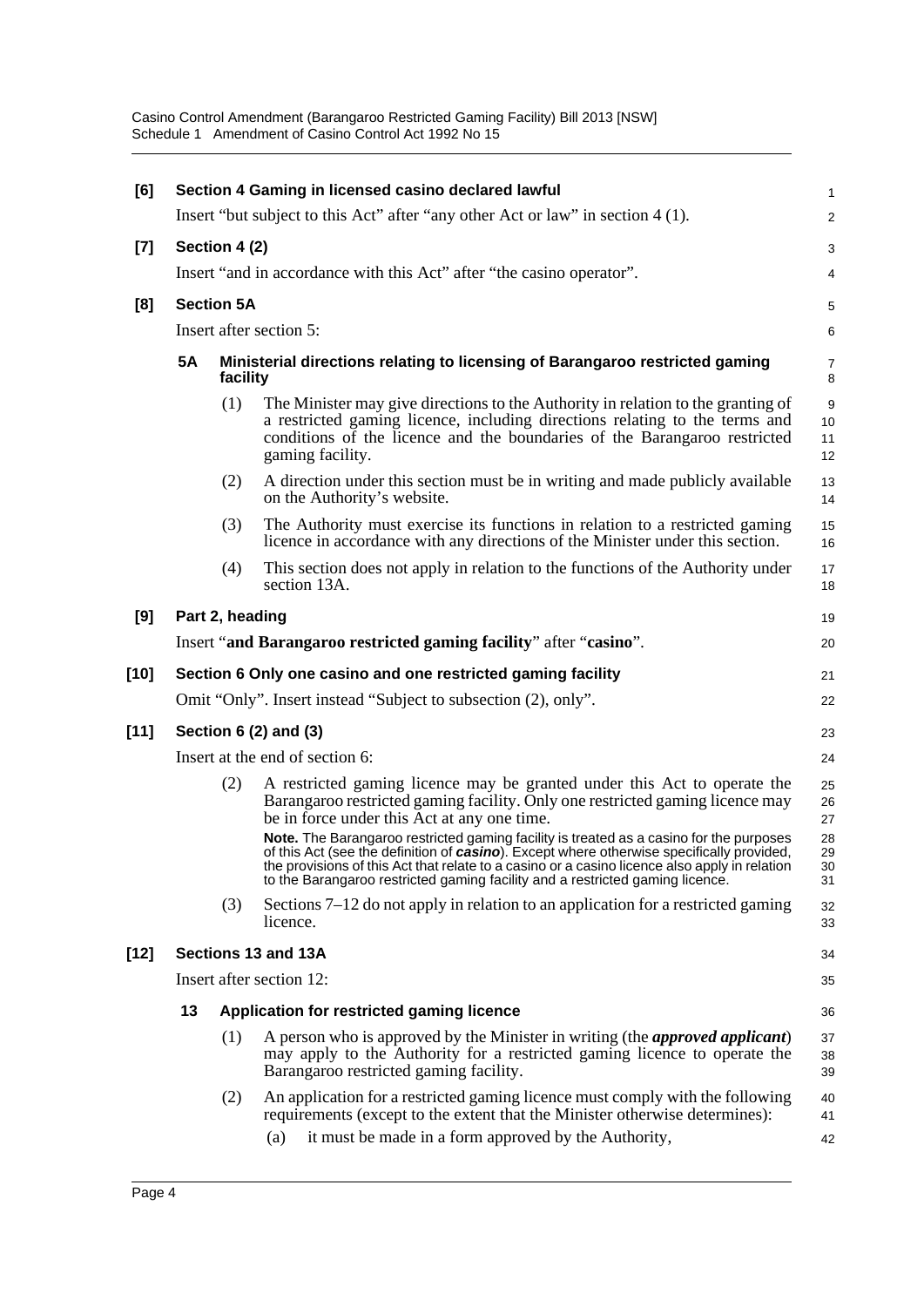|        |                         | (b)       | it must contain or be accompanied by such information as the<br>application form requires and such additional information as the<br>Authority may request,                                                                                                                                                                                                                   | 1<br>$\overline{2}$<br>3       |
|--------|-------------------------|-----------|------------------------------------------------------------------------------------------------------------------------------------------------------------------------------------------------------------------------------------------------------------------------------------------------------------------------------------------------------------------------------|--------------------------------|
|        |                         | (c)       | it must be verified by statutory declaration.                                                                                                                                                                                                                                                                                                                                | 4                              |
|        | 13A                     | applicant | Restricted gaming licence—suitability of applicant and close associates of                                                                                                                                                                                                                                                                                                   | 5<br>6                         |
|        | (1)                     |           | The Authority must not grant an application for a restricted gaming licence<br>unless it is satisfied that the approved applicant, and each close associate of the<br>approved applicant, is a suitable person to be concerned in or associated with<br>the management and operation of the Barangaroo restricted gaming facility.                                           | $\overline{7}$<br>8<br>9<br>10 |
|        | (2)                     |           | For that purpose, the Authority is to consider whether:                                                                                                                                                                                                                                                                                                                      | 11                             |
|        |                         | (a)       | each of those persons is of good repute, having regard to character,<br>honesty and integrity, and                                                                                                                                                                                                                                                                           | $12 \overline{ }$<br>13        |
|        |                         | (b)       | each of those persons is of sound and stable financial background, and                                                                                                                                                                                                                                                                                                       | 14                             |
|        |                         | (c)       | if the approved applicant is not a natural person, it has or has arranged<br>a satisfactory ownership, trust or corporate structure, and                                                                                                                                                                                                                                     | 15<br>16                       |
|        |                         | (d)       | the approved applicant has or is able to obtain financial resources that<br>are both suitable and adequate for ensuring the financial viability of the<br>Barangaroo restricted gaming facility, and                                                                                                                                                                         | 17<br>18<br>19                 |
|        |                         | (e)       | the approved applicant has or is able to obtain the services of persons<br>who have sufficient experience in the management and operation of a<br>casino or similar gaming facility, and                                                                                                                                                                                     | 20<br>21<br>22                 |
|        |                         | (f)       | the approved applicant has sufficient business ability to maintain a<br>successful gaming facility, and                                                                                                                                                                                                                                                                      | 23<br>24                       |
|        |                         | (g)       | any of those persons has any business association with any person, body<br>or association who, in the opinion of the Authority, is not of good repute<br>having regard to character, honesty and integrity or has undesirable or<br>unsatisfactory financial sources, and                                                                                                    | 25<br>26<br>27<br>28           |
|        |                         | (h)       | each director, partner, trustee, executive officer and secretary and any<br>other officer or person determined by the Authority to be associated or<br>connected with the ownership, administration or management of the<br>operations or business of the approved applicant or a close associate of<br>the approved applicant is a suitable person to act in that capacity. | 29<br>30<br>31<br>32<br>33     |
|        | (3)                     |           | The following is to be taken into account by the Authority for the purposes of<br>this section:                                                                                                                                                                                                                                                                              | 34<br>35                       |
|        |                         | (a)       | any information relevant to the application that has been provided to or<br>received by the Authority in the course of any investigation or inquiry<br>in relation to the suitability of the approved applicant or close associate<br>of the approved applicant and any findings made in relation to any such<br>investigation or inquiry,                                   | 36<br>37<br>38<br>39<br>40     |
|        |                         | (b)       | the fact that gaming is not authorised in the Barangaroo restricted<br>gaming facility before 15 November 2019.                                                                                                                                                                                                                                                              | 41<br>42                       |
| $[13]$ |                         |           | Sections 14 (1) and (4), 15 (1), 16 (1) and 17 (1)                                                                                                                                                                                                                                                                                                                           | 43                             |
|        |                         |           | Insert "or restricted gaming licence" after "casino licence" wherever occurring.                                                                                                                                                                                                                                                                                             | 44                             |
| $[14]$ |                         |           | Section 14 Investigation of applications                                                                                                                                                                                                                                                                                                                                     | 45                             |
|        | in section $14(2)(a)$ . |           | Insert "or the Barangaroo restricted gaming facility (as the case requires)" after "a casino"                                                                                                                                                                                                                                                                                | 46<br>47                       |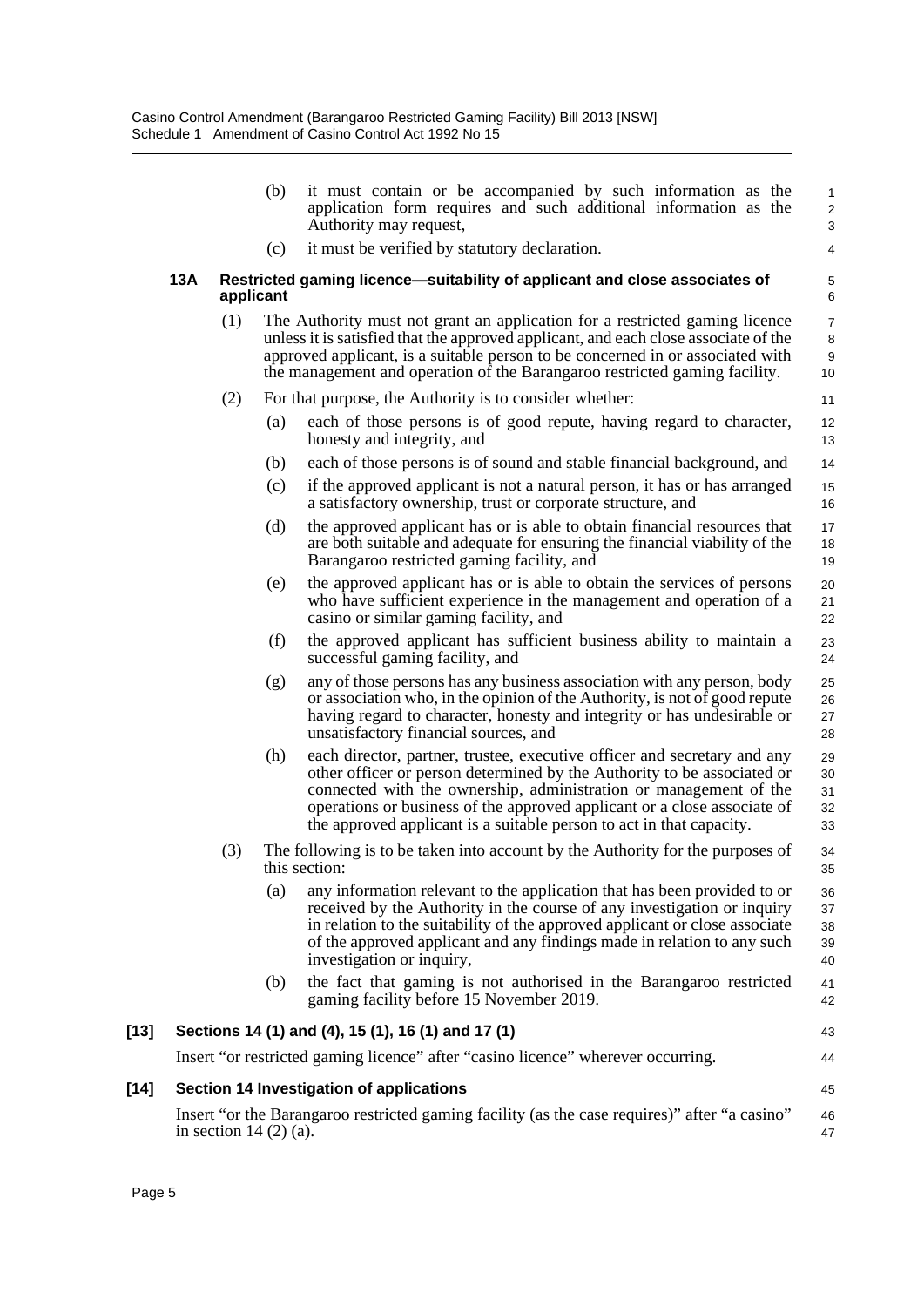| $[15]$ |            |                       | <b>Section 18 Determination of applications</b>                                                                                                                                                                            | 1                   |
|--------|------------|-----------------------|----------------------------------------------------------------------------------------------------------------------------------------------------------------------------------------------------------------------------|---------------------|
|        |            |                       | Insert after section $18(4)$ :                                                                                                                                                                                             | 2                   |
|        |            | (5)                   | A licence is also subject to conditions imposed by this Act.                                                                                                                                                               | 3                   |
| $[16]$ |            |                       | Section 19 Authority to define casino premises                                                                                                                                                                             | 4                   |
|        |            |                       | Insert after section $19(3)$ :                                                                                                                                                                                             | 5                   |
|        |            | (4)                   | This section does not apply in relation to the Barangaroo restricted gaming<br>facility.                                                                                                                                   | 6<br>$\overline{7}$ |
| $[17]$ |            | <b>Section 19A</b>    |                                                                                                                                                                                                                            | 8                   |
|        |            |                       | Insert after section 19:                                                                                                                                                                                                   | 9                   |
|        | <b>19A</b> |                       | <b>Boundaries of Barangaroo restricted gaming facility</b>                                                                                                                                                                 | 10                  |
|        |            | (1)                   | The boundaries of the Barangaroo restricted gaming facility are to be defined<br>initially by being specified in the restricted gaming licence for the facility.                                                           | 11<br>12            |
|        |            | (2)                   | The boundaries of the Barangaroo restricted gaming facility may be redefined<br>by the Authority but only on application made at any time by the holder of the<br>restricted gaming licence.                               | 13<br>14<br>15      |
|        |            | (3)                   | In defining or redefining the boundaries of the Barangaroo restricted gaming<br>facility, the Authority is:                                                                                                                | 16<br>17            |
|        |            |                       | to have regard only to matters of public health and safety and matters<br>(a)<br>that relate to the integrity of gaming in the facility in accordance with<br>this Act, and                                                | 18<br>19<br>20      |
|        |            |                       | to ensure that the total gaming area within the Barangaroo restricted<br>(b)<br>gaming facility does not exceed 20,000 square metres.                                                                                      | 21<br>22            |
| $[18]$ |            |                       | <b>Section 22 Conditions of casino licence</b>                                                                                                                                                                             | 23                  |
|        |            |                       | Insert after section $22(2)$ :                                                                                                                                                                                             | 24                  |
|        |            | (2A)                  | In the case of a restricted gaming licence, the conditions of the licence may be<br>amended only with the agreement of the holder of the licence.                                                                          | 25<br>26            |
| $[19]$ |            | <b>Section 22 (4)</b> |                                                                                                                                                                                                                            | 27                  |
|        |            |                       | Omit "The Authority". Insert instead "Subject to subsection (2A), the Authority".                                                                                                                                          | 28                  |
| $[20]$ |            | <b>Section 22 (6)</b> |                                                                                                                                                                                                                            | 29                  |
|        |            |                       | Insert after section $22(5)$ :                                                                                                                                                                                             | 30                  |
|        |            | (6)                   | This section does not apply to licence conditions imposed by this Act.                                                                                                                                                     | 31                  |
| $[21]$ |            |                       | Sections 22A and 22B                                                                                                                                                                                                       | 32                  |
|        |            |                       | Insert after section 22:                                                                                                                                                                                                   | 33                  |
|        | 22A        |                       | Restrictions on gaming in Barangaroo restricted gaming facility<br>Note. Conducting or participating in gaming that is declared under this section not to<br>be lawful is an offence under the Unlawful Gambling Act 1998. | 34<br>35            |
|        |            | (1)                   | Gaming not lawful before 15 November 2019                                                                                                                                                                                  | 36<br>37            |
|        |            |                       | The conduct or playing of any game in the Barangaroo restricted gaming<br>facility is not lawful before 15 November 2019.                                                                                                  | 38<br>39            |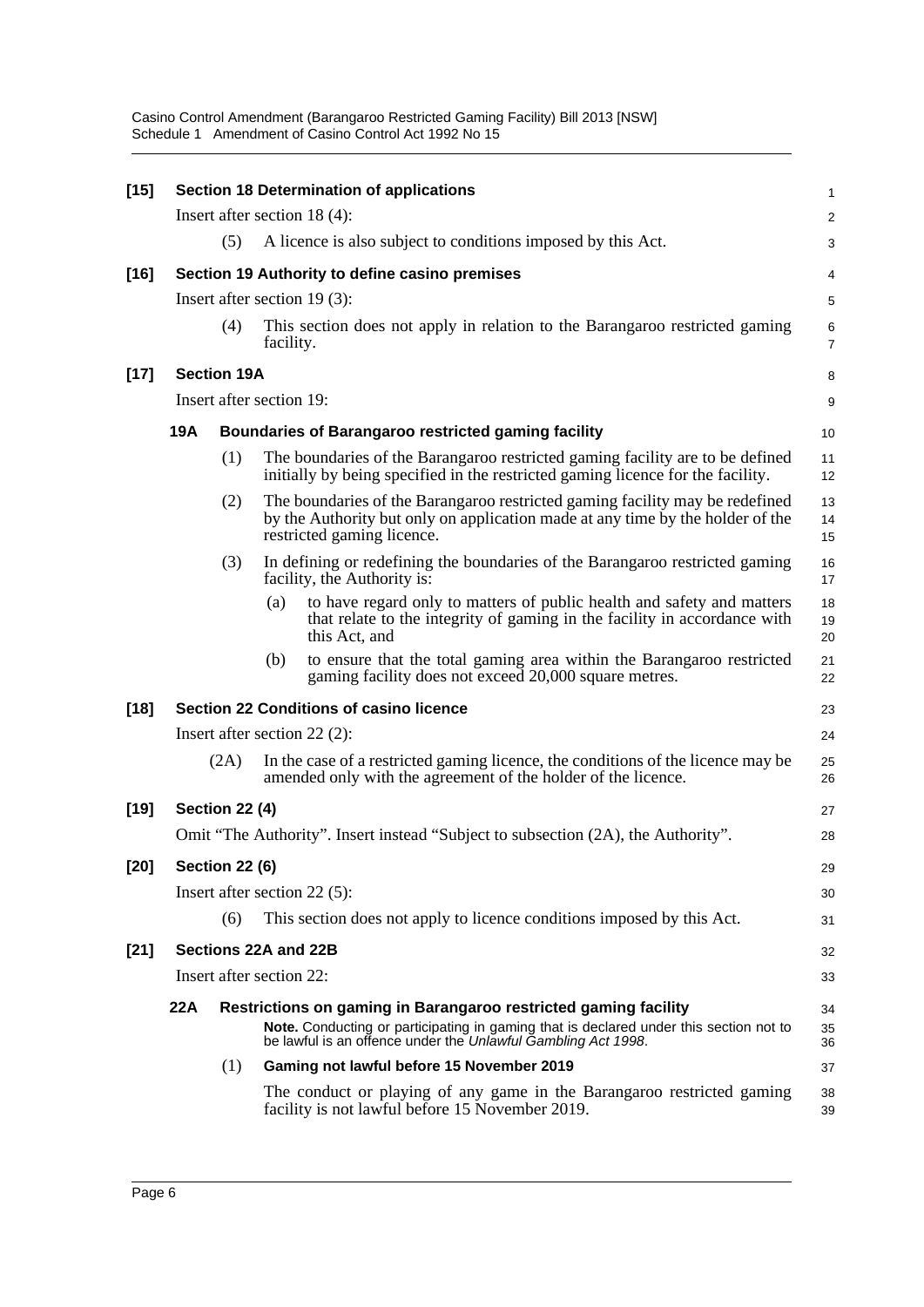Casino Control Amendment (Barangaroo Restricted Gaming Facility) Bill 2013 [NSW] Schedule 1 Amendment of Casino Control Act 1992 No 15

|      |     | (2) | Poker machines not lawful                                                                                                                                                                                                                                                         | 1                    |
|------|-----|-----|-----------------------------------------------------------------------------------------------------------------------------------------------------------------------------------------------------------------------------------------------------------------------------------|----------------------|
|      |     |     | The playing of poker machines is not lawful in the Barangaroo restricted<br>gaming facility.                                                                                                                                                                                      | $\overline{c}$<br>3  |
|      |     | (3) | For the purposes of subsection $(2)$ , a <i>poker machine</i> is a device that is<br>designed:                                                                                                                                                                                    | 4<br>5               |
|      |     |     | for the playing of a game, and<br>(a)                                                                                                                                                                                                                                             | 6                    |
|      |     |     | (b)<br>for paying out money or tokens or for registering a right to an amount<br>of money or money's worth to be paid.                                                                                                                                                            | $\overline{7}$<br>8  |
|      |     | (4) | However, a poker machine does not include a device that:                                                                                                                                                                                                                          | 9                    |
|      |     |     | is designed for the playing of a partly or fully electronic version of a<br>(a)<br>game ordinarily played at a table, and                                                                                                                                                         | 10<br>11             |
|      |     |     | is able to be played by more than one player at the one time, and<br>(b)                                                                                                                                                                                                          | 12                   |
|      |     |     | (c)<br>is equipped with more than one player terminal.                                                                                                                                                                                                                            | 13                   |
|      |     |     | <b>Note.</b> Under section 66 it is a condition of a casino licence that the casino operator<br>must not permit a game to be conducted or played in a casino (which includes the<br>Barangaroo restricted gaming facility) unless the game is approved by the Authority.          | 14<br>15<br>16       |
|      |     | (5) | Low limit gaming not lawful in Barangaroo restricted gaming facility                                                                                                                                                                                                              | 17                   |
|      |     |     | The playing of any game in the Barangaroo restricted gaming facility is not<br>lawful if the amount placed for any single bet or wager on that game is less<br>than the minimum bet limit for that game.                                                                          | 18<br>19<br>20       |
|      |     | (6) | The <i>minimum bet limit</i> is:                                                                                                                                                                                                                                                  | 21                   |
|      |     |     | in the case of baccarat, blackjack or roulette (whether played at a table<br>(a)<br>or by way of an electronic device):                                                                                                                                                           | 22<br>23             |
|      |     |     | \$30 for baccarat, \$20 for blackjack and \$25 for roulette, or<br>(i)                                                                                                                                                                                                            | 24                   |
|      |     |     | such higher amount as may be determined by the Authority in<br>(ii)<br>accordance with the licence for the Barangaroo restricted gaming<br>facility, or                                                                                                                           | 25<br>26<br>27       |
|      |     |     | Note. In the case of roulette, the minimum bet limit is the minimum total of all<br>the bets placed by a player per spin.                                                                                                                                                         | 28<br>29             |
|      |     |     | (b)<br>in the case of any other game—the amount determined by the Authority<br>in accordance with the licence for the Barangaroo restricted gaming<br>facility.                                                                                                                   | 30<br>31<br>32       |
|      |     | (7) | Any determination by the Authority under subsection (6) must be made<br>publicly available on the Authority's website.                                                                                                                                                            | 33<br>34             |
|      | 22B |     | Only members and guests permitted to participate in gaming at Barangaroo<br>restricted gaming facility                                                                                                                                                                            | 35<br>36             |
|      |     |     | It is a condition of a restricted gaming licence that only persons who, in<br>accordance with the conditions of the licence, are members or guests of the<br>Barangaroo restricted gaming facility are authorised by the licence to<br>participate in any gaming in the facility. | 37<br>38<br>39<br>40 |
| [22] |     |     | Section 31 Regular investigation of operator's suitability etc                                                                                                                                                                                                                    | 41                   |
|      |     |     | Insert after section $31(2)$ :                                                                                                                                                                                                                                                    | 42                   |
|      |     | (3) | If a restricted gaming licence is granted before 15 November 2019, the licence<br>is, for the purposes of this section, taken to have been granted on that date.                                                                                                                  | 43<br>44             |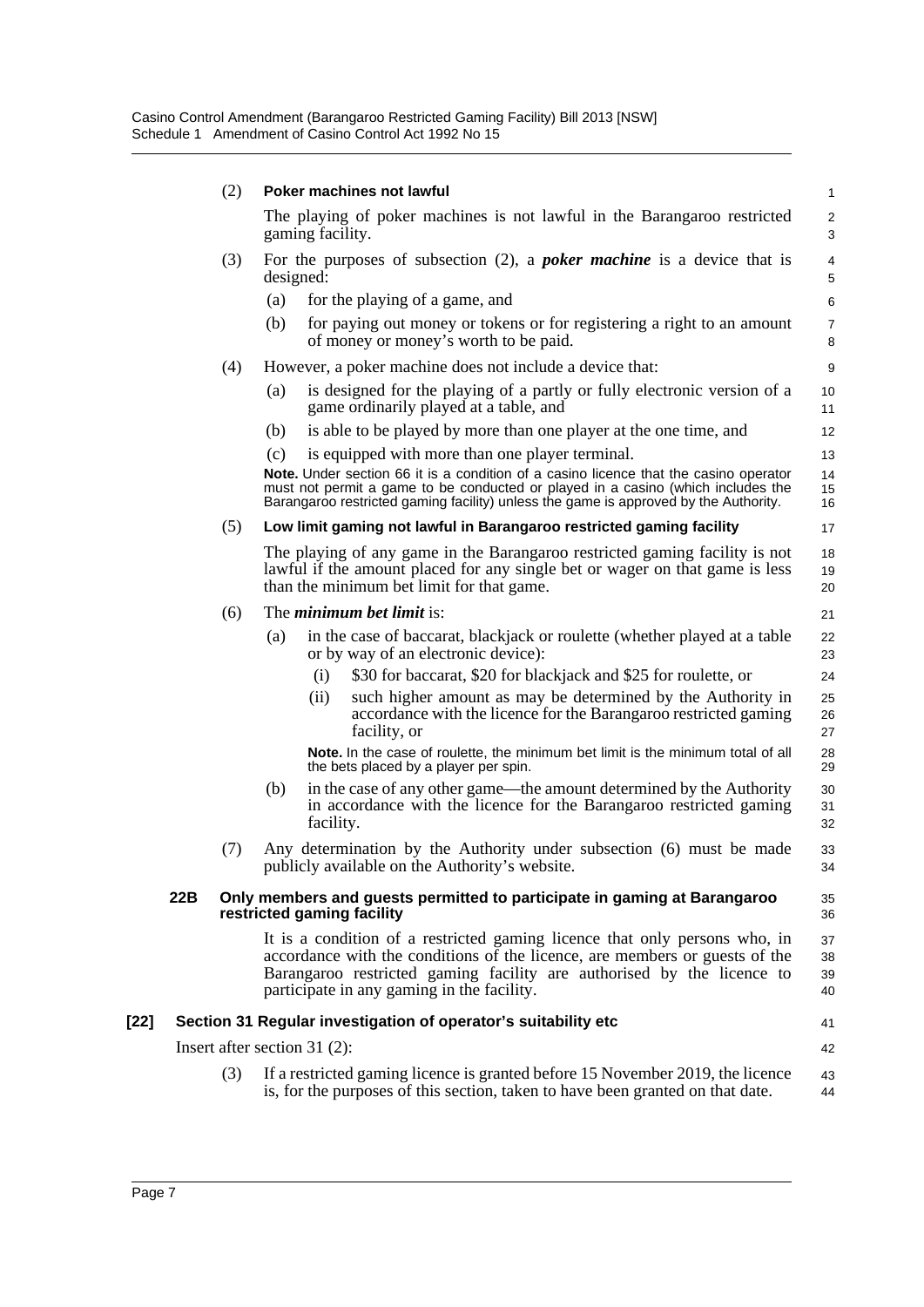| $[23]$ |                 | Section 65 Casino layout to be as approved by Authority                                                                                                                                                                                                                                                                                                                       | 1                                   |
|--------|-----------------|-------------------------------------------------------------------------------------------------------------------------------------------------------------------------------------------------------------------------------------------------------------------------------------------------------------------------------------------------------------------------------|-------------------------------------|
|        |                 | Insert after section $65$ (3):                                                                                                                                                                                                                                                                                                                                                | $\sqrt{2}$                          |
|        | (4)             | This section does not apply in relation to the Barangaroo restricted gaming<br>facility.                                                                                                                                                                                                                                                                                      | 3<br>4                              |
|        | (5)             | However, it is a condition of a restricted gaming licence that:                                                                                                                                                                                                                                                                                                               | 5                                   |
|        |                 | the facilities and equipment provided for persons conducting<br>(a)<br>monitoring operations and surveillance operations in the Barangaroo<br>restricted gaming facility must be to a standard approved by the<br>Authority, and                                                                                                                                              | $\,6$<br>$\boldsymbol{7}$<br>8<br>9 |
|        |                 | the location and orientation of those facilities and equipment must be as<br>(b)<br>approved by the Authority.                                                                                                                                                                                                                                                                | 10<br>11                            |
| $[24]$ |                 | Section 66 Approval of games and rules for games                                                                                                                                                                                                                                                                                                                              | 12                                  |
|        |                 | Insert after section $66(3)$ :                                                                                                                                                                                                                                                                                                                                                | 13                                  |
|        | (3A)            | The following games are taken to be approved by the Authority by order under<br>this section in relation to the Barangaroo restricted gaming facility:                                                                                                                                                                                                                        | 14<br>15                            |
|        |                 | (a)<br>baccarat,                                                                                                                                                                                                                                                                                                                                                              | 16                                  |
|        |                 | blackjack,<br>(b)<br>roulette.                                                                                                                                                                                                                                                                                                                                                | 17                                  |
|        |                 | (c)                                                                                                                                                                                                                                                                                                                                                                           | 18                                  |
|        | (3B)            | The Authority may, by order in writing, approve the rules for those games that<br>are taken to be approved by the Authority under subsection (3A).                                                                                                                                                                                                                            | 19<br>20                            |
| $[25]$ | Section 66 (4A) |                                                                                                                                                                                                                                                                                                                                                                               | 21                                  |
|        |                 | Insert after section $66(4)$ :                                                                                                                                                                                                                                                                                                                                                | 22                                  |
|        | (4A)            | Keno games cannot be approved in relation to the Barangaroo restricted<br>gaming facility.                                                                                                                                                                                                                                                                                    | 23<br>24                            |
| $[26]$ |                 | Section 67 Directions as to games in casino to be available                                                                                                                                                                                                                                                                                                                   | 25                                  |
|        |                 | Insert after section $67(4)$ :                                                                                                                                                                                                                                                                                                                                                | 26                                  |
|        | (5)             | This section does not apply in relation to the Barangaroo restricted gaming<br>facility.                                                                                                                                                                                                                                                                                      | 27<br>28                            |
| $[27]$ |                 | Section 71 Times of operation of casino                                                                                                                                                                                                                                                                                                                                       | 29                                  |
|        |                 | Insert after section 71 $(3)$ :                                                                                                                                                                                                                                                                                                                                               | 30                                  |
|        | (4)             | This section does not apply in relation to the Barangaroo restricted gaming<br>facility.                                                                                                                                                                                                                                                                                      | 31<br>32                            |
| $[28]$ |                 | <b>Section 74 Credit prohibited</b>                                                                                                                                                                                                                                                                                                                                           | 33                                  |
|        |                 | Insert after section 74 $(4)$ :                                                                                                                                                                                                                                                                                                                                               | 34                                  |
|        | (5)             | Despite any other provision of this section, the holder of a restricted gaming<br>licence may, in the case of a person who is not ordinarily resident in Australia,<br>extend any form of credit to the person to enable the person to participate in:<br>a premium player arrangement, or<br>(a)<br>(b)<br>a junket within the meaning of section 76 that is approved by the | 35<br>36<br>37<br>38<br>39          |
|        |                 | Authority.                                                                                                                                                                                                                                                                                                                                                                    | 40                                  |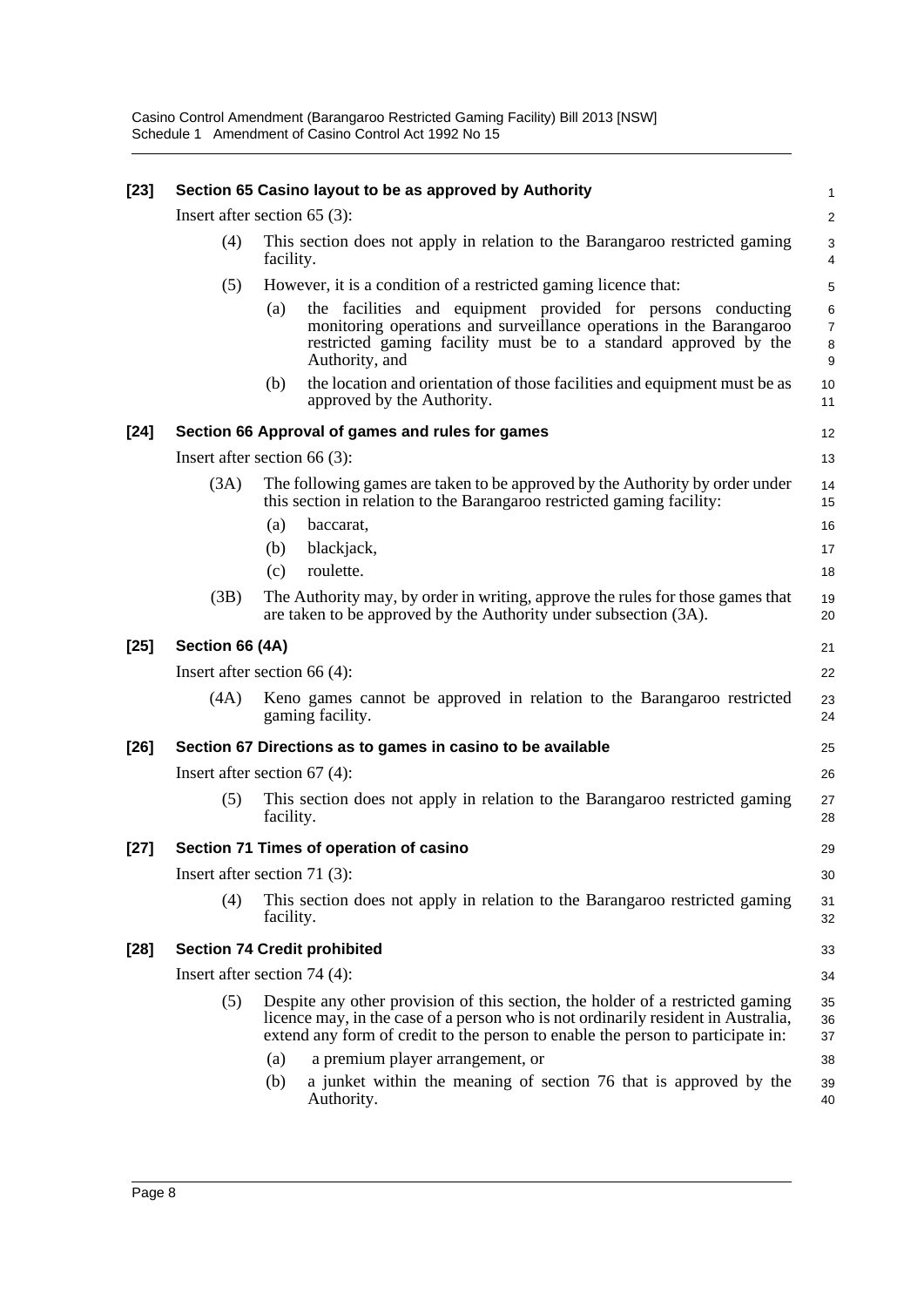Casino Control Amendment (Barangaroo Restricted Gaming Facility) Bill 2013 [NSW] Schedule 1 Amendment of Casino Control Act 1992 No 15

| $[29]$ |     |                    | Section 89 Application of Liquor Act 2007                                                                                                                                                                        | 1                   |
|--------|-----|--------------------|------------------------------------------------------------------------------------------------------------------------------------------------------------------------------------------------------------------|---------------------|
|        |     |                    | Omit "the casino" from section 89 (2). Insert instead "a casino".                                                                                                                                                | $\overline{2}$      |
| $[30]$ |     | <b>Section 89A</b> |                                                                                                                                                                                                                  | 3                   |
|        |     |                    | Insert after section 89:                                                                                                                                                                                         | 4                   |
|        | 89A |                    | <b>Application of Smoke-free Environment Act 2000</b>                                                                                                                                                            | 5                   |
|        |     | (1)                | The Smoke-free Environment Act 2000 does not apply to or in respect of the<br>Barangaroo restricted gaming facility on and from 15 November 2019.                                                                | 6<br>$\overline{7}$ |
|        |     | (2)                | However, the conditions imposed by the Authority on a restricted gaming<br>licence must:                                                                                                                         | 8<br>9              |
|        |     |                    | require air quality equipment that is of an international best practice<br>(a)<br>standard to be installed, maintained and operated in the Barangaroo<br>restricted gaming facility, and                         | 10<br>11<br>12      |
|        |     |                    | provide for an independent person appointed by the holder of the<br>(b)<br>licence to test the equipment on a quarterly basis and to report annually<br>to the Minister for Health on the result of those tests. | 13<br>14<br>15      |
|        |     | (3)                | The Minister for Health is to cause each annual report under subsection (2) (b)<br>to be tabled in both Houses of Parliament as soon as practicable after receiving<br>the report.                               | 16<br>17<br>18      |
| $[31]$ |     |                    | Section 90 Casino a place of public entertainment for purposes of Environmental<br><b>Planning and Assessment Act 1979</b>                                                                                       | 19<br>20            |
|        |     | Omit the section.  |                                                                                                                                                                                                                  | 21                  |
| $[32]$ |     |                    | Section 142 Authority may conduct negotiations and enter into agreements                                                                                                                                         | 22                  |
|        |     |                    | Insert "or at the direction" after "approval" in section 142 (1).                                                                                                                                                | 23                  |
| $[33]$ |     |                    | Section 156 No right to compensation for cancellation etc                                                                                                                                                        | 24                  |
|        |     |                    | Insert at the end of the section:                                                                                                                                                                                | 25                  |
|        |     | (2)                | This section does not apply to or in respect of a restricted gaming licence.                                                                                                                                     | 26                  |